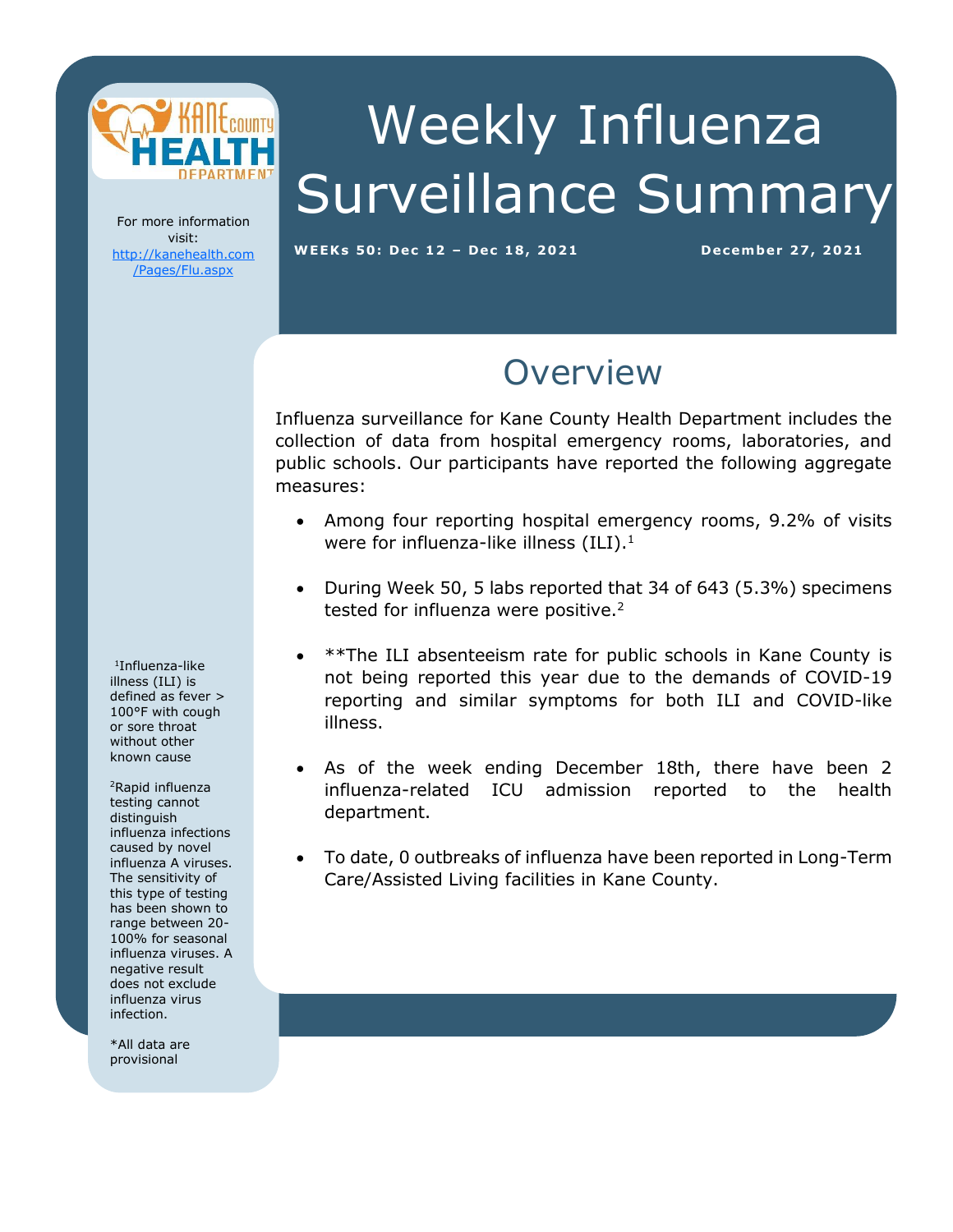### Emergency Room Visits

During Week 50, 9.2% of reported hospital emergency room visits were for influenza-like illness  $(III).<sup>1</sup>$ 

Each week, data for the 2021-22 season will be presented with data from the previous flu seasons to show the trend of ER visits for ILI over time.

Visits for influenza-like illness to reporting emergency rooms during Week 47 had the following age distribution:

- 0-4 years: 22.3% of all ILI visits
- 5-24 years: 30.1% of all ILI visits
- 25-64 years: 38.2% of all ILI visits
- 65+ years: 9.4% of all ILI visits

Throughout the season, KCHD will provide updated information on the total number of people visiting the emergency room for ILI, and what age groups make up those visits.

1 Influenza-like illness (ILI) is defined as fever > 100°F with cough or sore throat without other known cause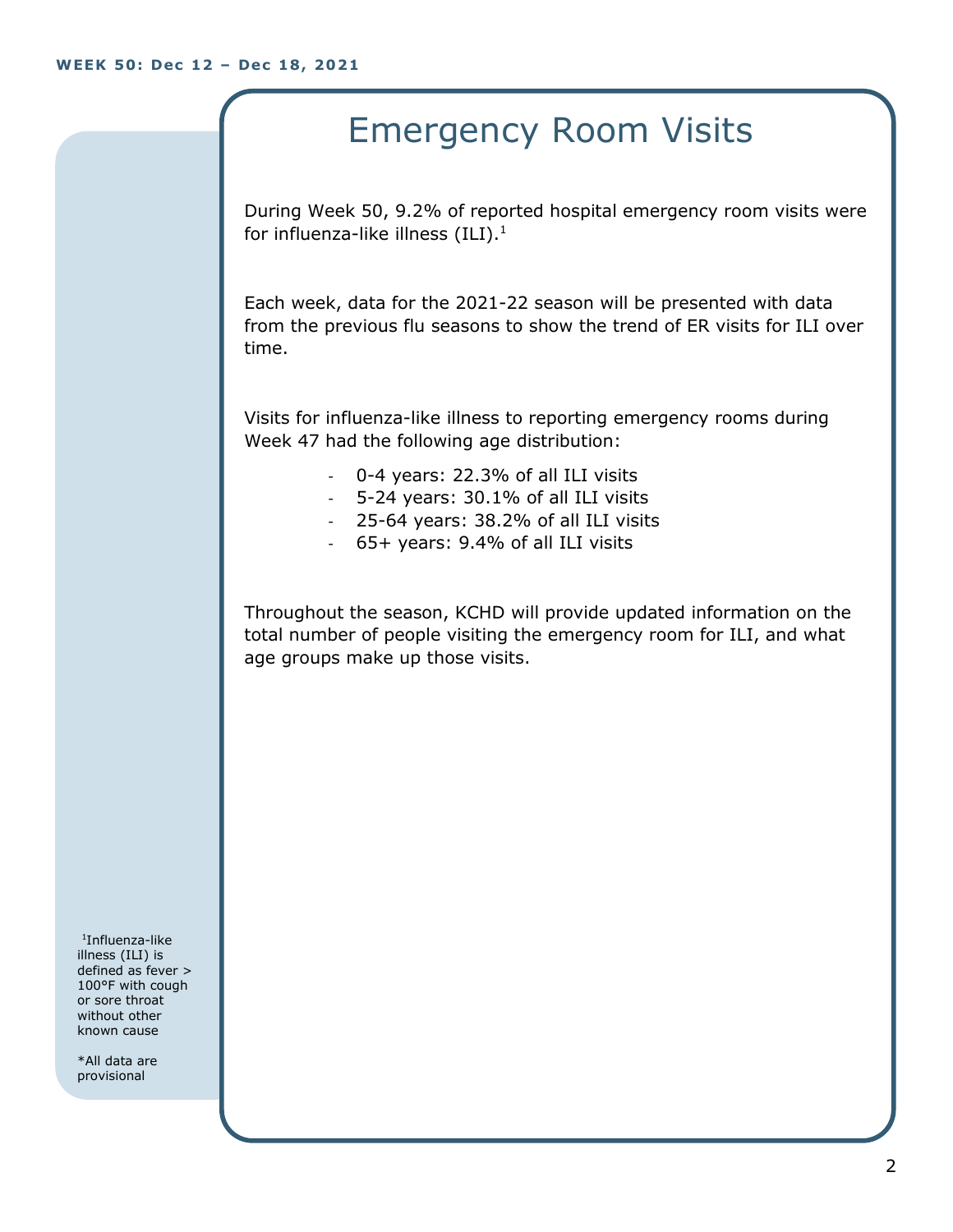

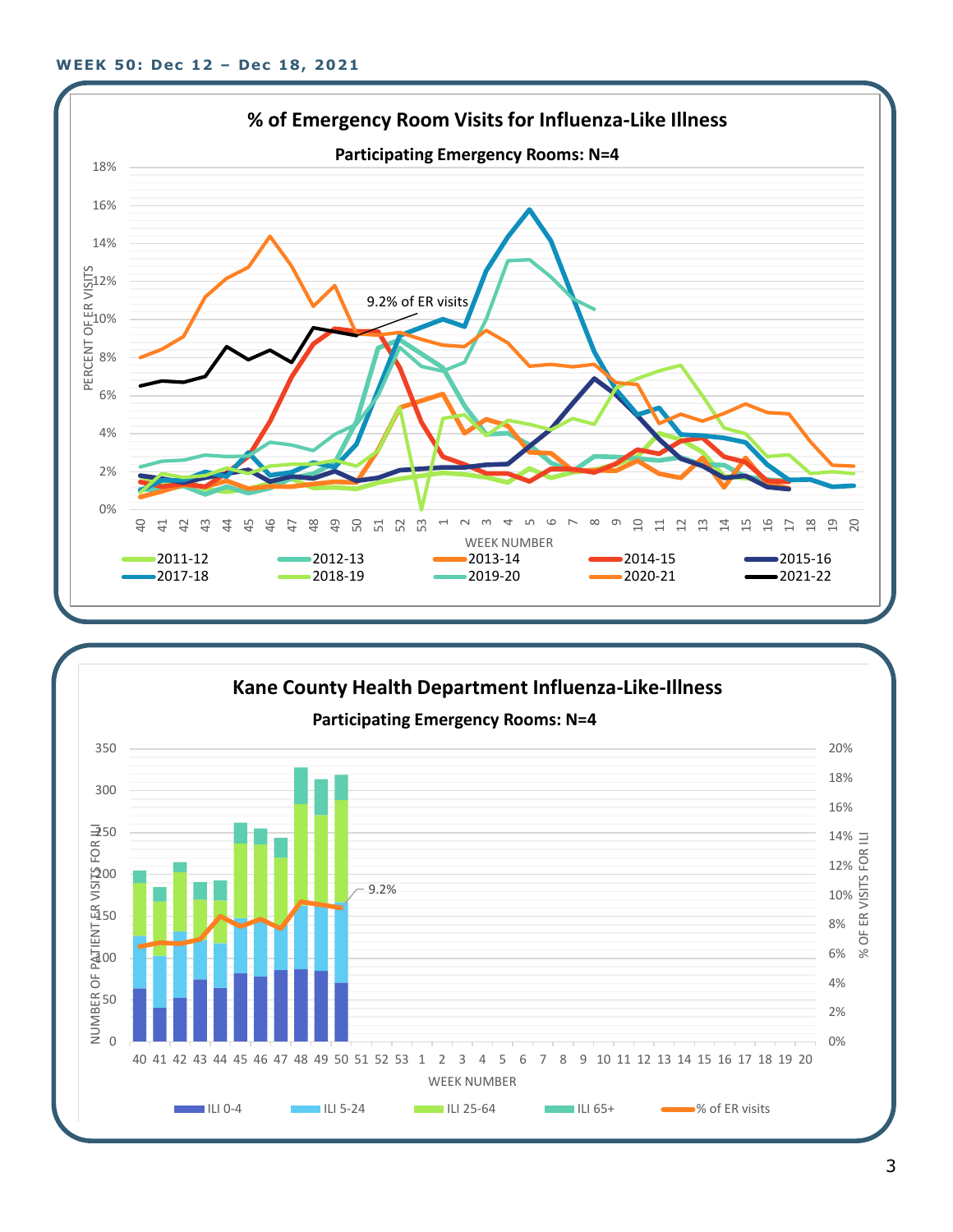## Laboratory Tests

| <b>Kane County Labs (5)</b>       | <b>Week: 49</b> |                | <b>Season Total</b> |                |  |
|-----------------------------------|-----------------|----------------|---------------------|----------------|--|
|                                   | <b>Number</b>   | <b>Percent</b> | <b>Number</b>       | <b>Percent</b> |  |
| <b>Specimens Tested</b>           | 643             |                | 4342                |                |  |
| <b>Specimens Positive</b>         | 34              | 5.3%           | 105                 | 2.4%           |  |
| <b>Positive Specimens by Type</b> |                 |                |                     |                |  |
| Influenza A                       | 34              | 100.0%         | 102                 | 97.1%          |  |
| Influenza B                       | 0               | $0.0\%$        | 3                   | 2.9%           |  |
| Influenza AB                      | O               | 0.0%           | 0                   | 0.0%           |  |
| Unknown                           | O               | 0.0%           | U                   | 0.0%           |  |



Rapid influenza testing cannot distinguish influenza infections caused by novel influenza A viruses. The sensitivity of this type of testing has been shown to range between 20- 100% for seasonal influenza viruses. A negative result does not exclude influenza virus infection.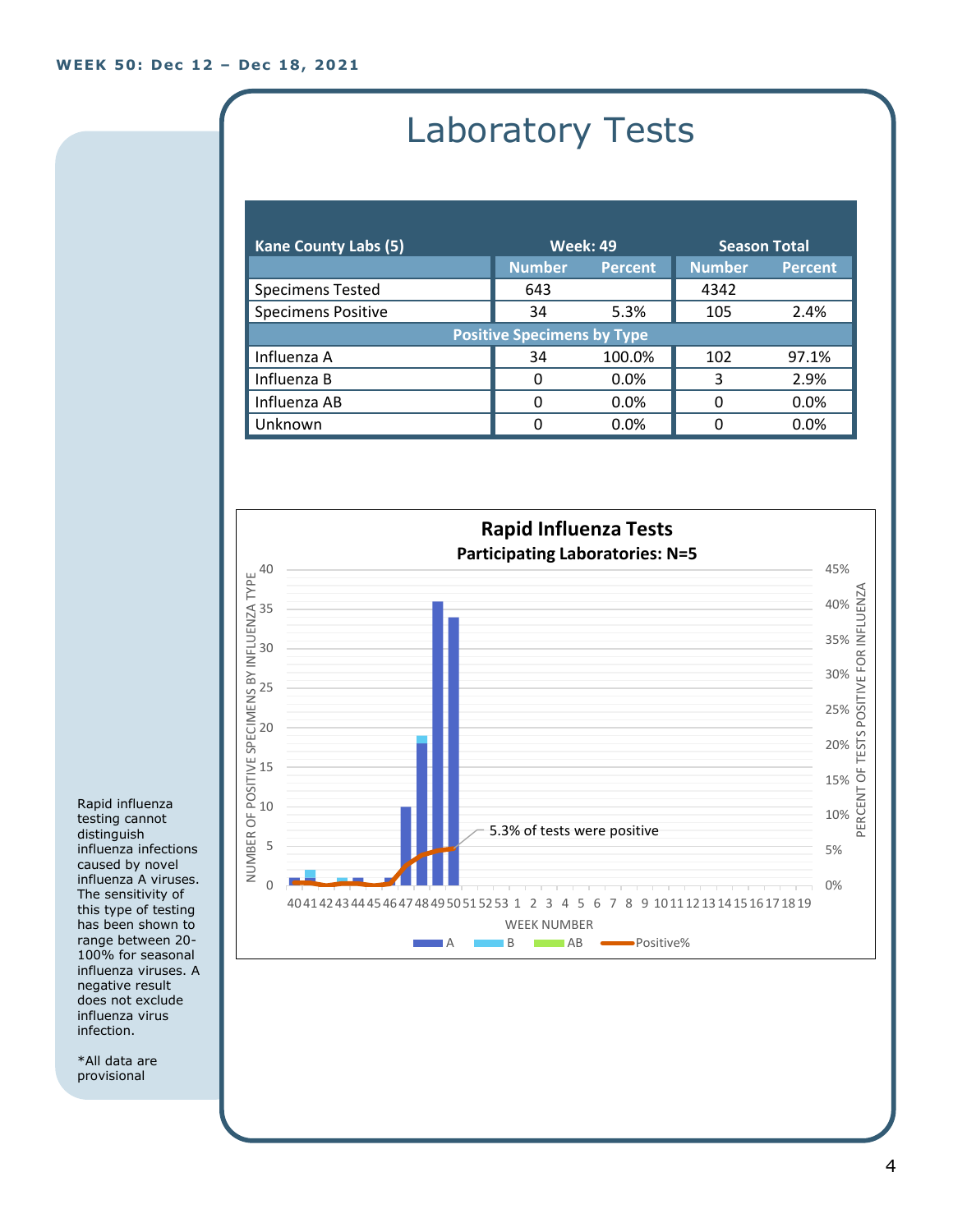#### Student Absenteeism

The ILI absenteeism rate for public schools in Kane County is not being reported this year due to the demands of COVID-19 reporting and similar symptoms for both ILI and COVID-like illness.

Influenza-like illness (ILI) is defined as fever > 100°F with cough or sore throat without other known cause.